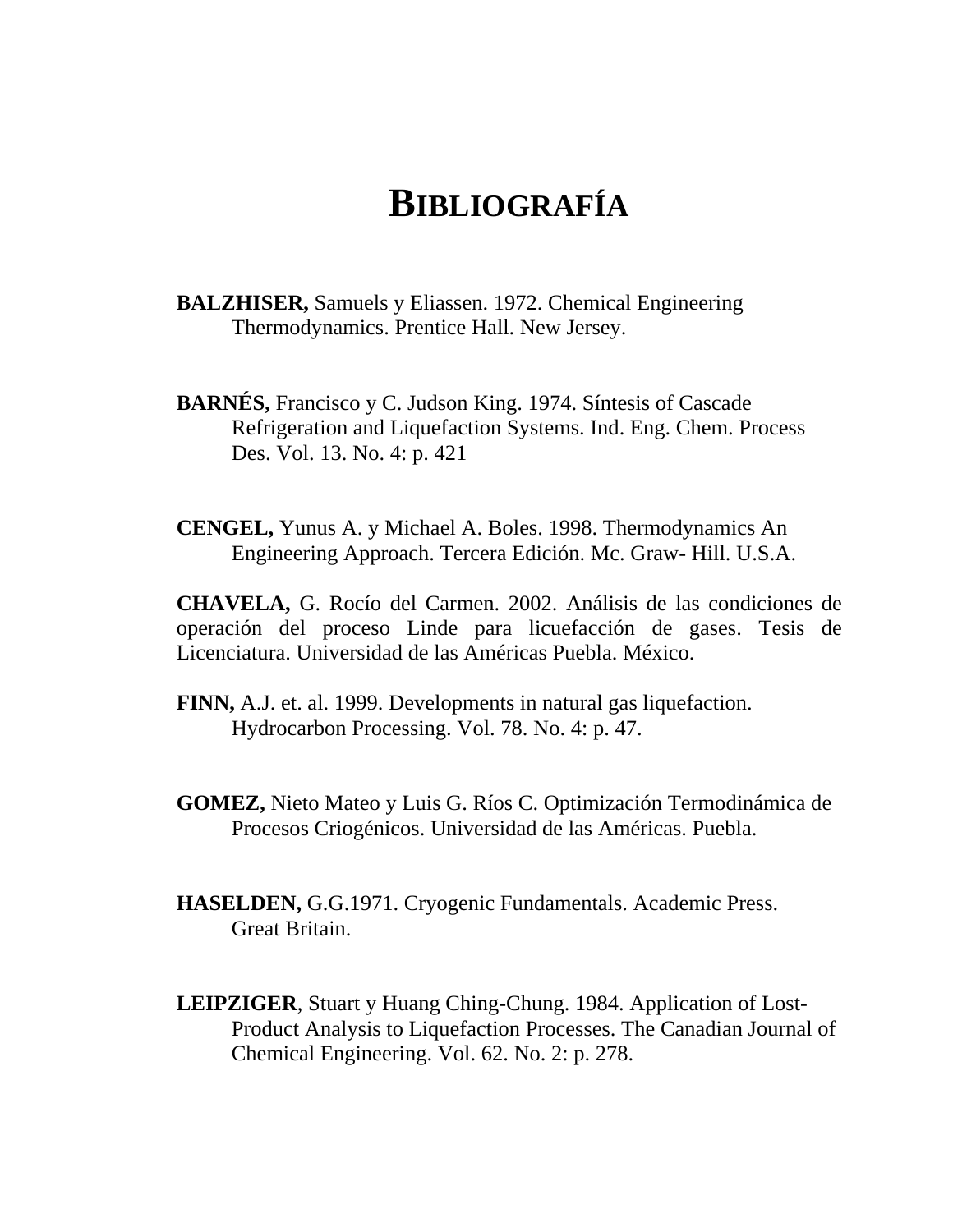- **KING, C. J.** 1972. Systematic Evolutionary Process Síntesis. Ind. Eng. Chem. Process Des. Vol. 11. No. 2: p.271.
- **KLAUS**, D. Timmerhaus y Thomas M. Flynn. 1989. Cryogenic process Engineering. The International Cryogenics Monograph Series Plenum Press. New York.
- **KYLE**, B. G. 1998. Chemical and Process Thermodynamics. Tercera Edición. Prentice Hall. USA.
- **KYLE**, B. G. 1984. Chemical and Process Thermodynamics. Prentice Hall. USA.
- **OJEDA**, Pons Javier. Síntesis Evolutiva del Proceso de Metanol. 2000. Universidad de las Américas Puebla. México.
- **SALAZAR**, Coria Rubén. Análisis de Exergía para la Síntesis y Optimización de Procesos Químicos. 2001. UDLAP. México.
- **SAMI**, Matar y Lewis F. Hatch.2001. Chemistry of Petrochemical Processes. Segunda Edición. Gulf Professional Publishing. USA.
- **SMITH**. Introducción a la Termodinámica en Ingeniería Química. 1997. Quinta Edición. Mc-Graw Hill. México, DF.
- **SPRINGMANN**, Helmut. 1985. Principles and Applications. Chemical Engineering. Vol 92. No. 10: p. 59.
- **WILLIAMS,** V. C. 1970. Cryogenics. Chemical Engineering. Vol. 77. No. 25: p. 92.